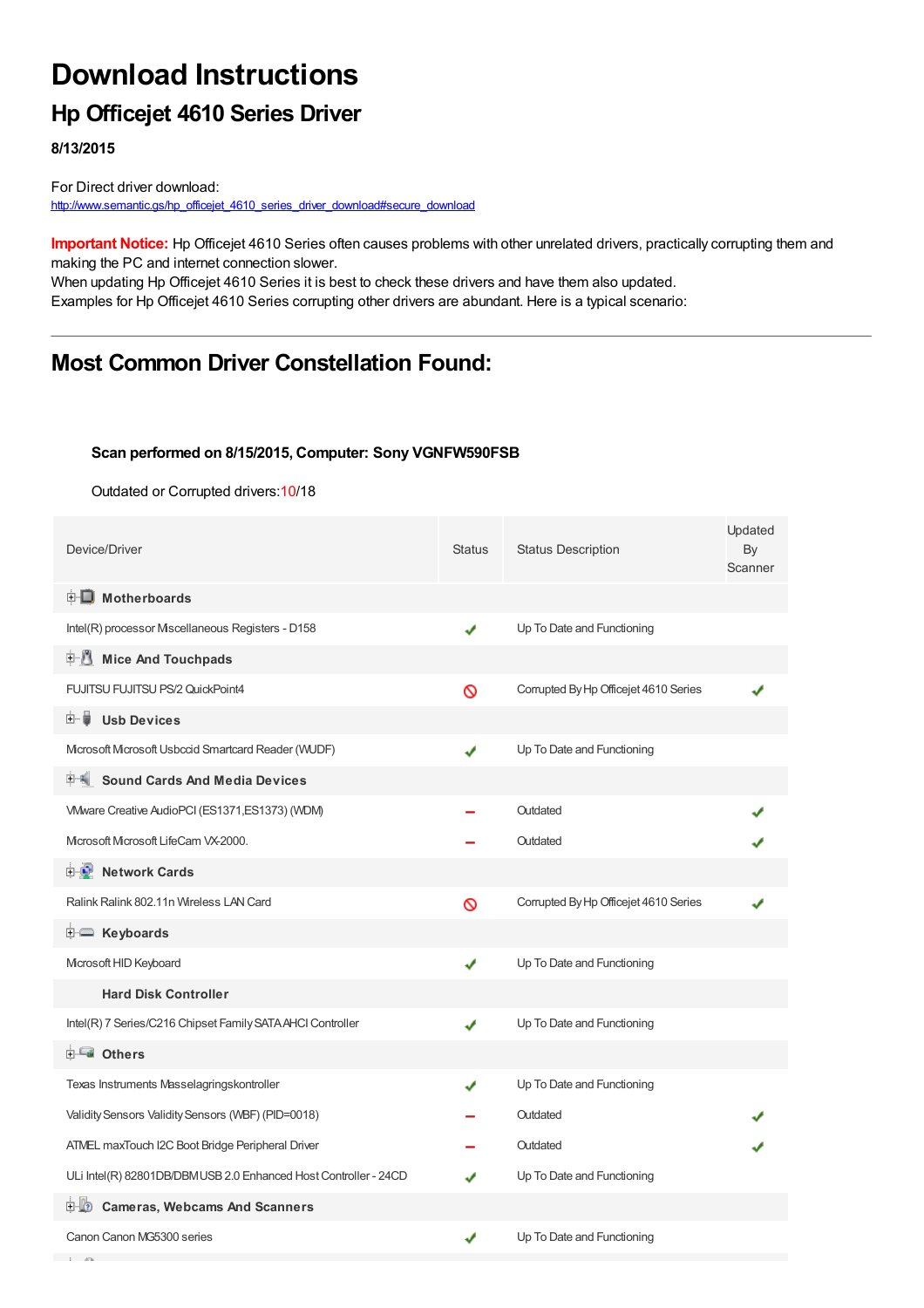| <b>Dideo Cards</b>                          |   |                                       |  |
|---------------------------------------------|---|---------------------------------------|--|
| Intel Standard VGA Graphics Adapter         |   | Outdated                              |  |
| input Devices                               |   |                                       |  |
| Sony Sony Programmable I/O Control Device   | ଷ | Corrupted By Hp Officejet 4610 Series |  |
| <b>E-</b> Port Devices                      |   |                                       |  |
| PROLINK PROLINK UI AT Interface (COM7)      | ଷ | Corrupted By Hp Officejet 4610 Series |  |
| <b>E</b> Monitors                           |   |                                       |  |
| Sony Digital Flat Panel (1024x768)          |   | Outdated                              |  |
| <b>E-Mobile Phones And Portable Devices</b> |   |                                       |  |
| <b>Acer NOKIA</b>                           | J | Up To Date and Functioning            |  |
|                                             |   |                                       |  |

## **Hp Officejet 4610 Series Driver Models:**

| <b>Driver Model</b>                             | <b>Original</b><br><b>Upload Date</b> | Last<br>Modificatior | <b>Driver File</b>                            | <b>File</b><br><b>Size</b> | <b>Most Compatible</b><br><b>Computer Model</b> | <b>Availabilty To</b><br><b>Scanner</b> |
|-------------------------------------------------|---------------------------------------|----------------------|-----------------------------------------------|----------------------------|-------------------------------------------------|-----------------------------------------|
| <b>Hp Officejet 4610 Series</b><br>60649        | 8/15/2014                             | 8/10/2015            | yctvrv-60649.exe                              | 204kb                      | NEC Express5800/56Xd [N8000-<br>576.            | J                                       |
| <b>Hp Officejet 4610 Series</b><br>222.12.16    | 11/20/2014                            | 8/4/2015             | hp_officejet_4610_series-<br>222.12.16.exe    | 60kb                       | IBM2652GG4,                                     | ✔                                       |
| <b>Hp Officejet 4610 Series</b><br>J2.132.174   | 8/18/2014                             | 8/13/2015            | hp officejet 4610 series-<br>i2.132.174.exe   | 60kb                       | Sony VPCH1Z1R,                                  | ✔                                       |
| <b>Hp Officejet 4610 Series</b><br>41.12.198    | 11/26/2014                            | 8/6/2015             | hp_officejet_4610_series-<br>41.12.198.exe    |                            | 159kb Sony VGN-SZ15LP B,                        | ✔                                       |
| <b>Hp Officejet 4610 Series</b><br>130700       | 10/1/2014                             | 8/11/2015            | hp_officejet_4610_series-<br>i30700.exe       | 72kb                       | Toshiba SATELLITE PRO L870-<br>179,             | ✔                                       |
| <b>Hp Officejet 4610 Series</b><br>V1.13061.1   | 7/23/2014                             | 8/5/2015             | hp_officejet_4610_series-<br>v1.13061.1.exe   |                            | 181kb NEC PC-VN750RG6B,                         |                                         |
| <b>Hp Officejet 4610 Series</b><br>31.1662      | 11/1/2014                             | 8/9/2015             | hp_officejet_4610_series-<br>31.1662.exe      |                            | 121kb HPHP Compaq nx8220,                       | ✔                                       |
| <b>Hp Officejet 4610 Series</b><br>1.132.176    | 8/20/2014                             | 8/7/2015             | hp officejet 4610 series-<br>1.132.176.exe    |                            | 186kb Lenovo ThinkPad X200s,                    | ✔                                       |
| <b>Hp Officejet 4610 Series</b><br>40273        | 7/31/2014                             | 8/4/2015             | ut-40273.exe                                  |                            | 144kb Panasonic CF-R3DW1AXS,                    | ✔                                       |
| <b>Hp Officejet 4610 Series</b><br>R31.1401.1   | 10/26/2014                            | 8/12/2015            | p-r31.1401.1.exe                              |                            | 73kb LGLGPC,                                    | ✔                                       |
| <b>Hp Officejet 4610 Series</b><br>N61.11.11.13 | 10/18/2014                            | 8/3/2015             | hp officejet 4610 series-<br>n61.11.11.13.exe |                            | 210kb WIPRO WV52K55-0126,                       | ✔                                       |
| <b>Hp Officejet 4610 Series</b><br>20086        | 10/10/2014                            | 8/13/2015            | hp_officejet_4610_series-<br>20086.exe        |                            | 116kb HP Presario R3200,                        | ✔                                       |
| <b>Hp Officejet 4610 Series</b><br>40090        | 1/22/2015                             | 8/8/2015             | hp_officejet_4610_series-<br>40090.exe        | 71kb                       | WIPRO WSG68B55W7-0009,                          | ✔                                       |
| <b>Hp Officejet 4610 Series</b><br>70721.1      | 9/2/2014                              | 8/10/2015            | hp_officejet_4610_series-<br>70721.1.exe      | 32kb                       | HPVD042AA-ABF p6105f,                           | ✔                                       |
| <b>Hp Officejet 4610 Series</b><br>81.1479      | 1/11/2015                             | 8/12/2015            | hp_officejet_4610_series-<br>81.1479.exe      |                            | 172kb Sony VGN-BX760P,                          | ✔                                       |
| <b>Hp Officejet 4610 Series</b><br>2220         | 8/8/2014                              | 8/12/2015            | hp_officejet_4610_series-<br>2220.exe         | 38kb                       | Toshiba SATELLITE PRO L870-<br>179.             | ✔                                       |
| <b>Hp Officejet 4610 Series</b><br>1.1289       | 7/29/2014                             | 8/8/2015             | hp_officejet_4610_series-<br>1.1289.exe       |                            | 109kb Lenovo ThinkCentre M80,                   | ✔                                       |
| <b>Hp Officejet 4610 Series</b><br>31.1924      | 10/9/2014                             | 8/7/2015             | hp_officejet_4610_series-<br>31.1924.exe      |                            | 216kb LGGS50-5FH1,                              | ✔                                       |
| <b>Hp Officejet 4610 Series</b><br>C82322       | 12/8/2014                             | 8/7/2015             | hp_officejet_4610_series-<br>c82322.exe       |                            | 143kb Acer MX4SG-4DL,                           | ✔                                       |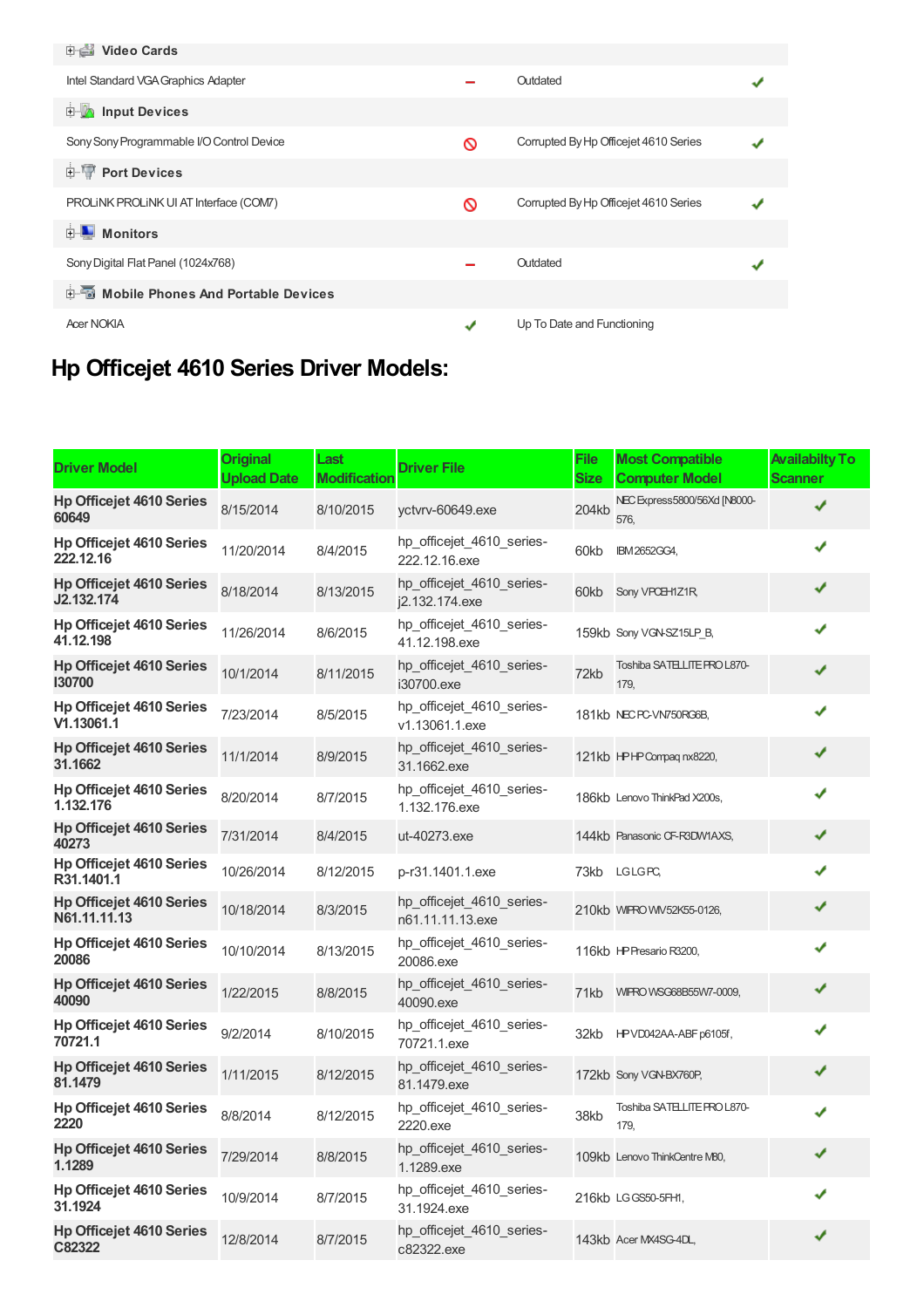| <b>Hp Officejet 4610 Series</b><br>3322.13     | 12/3/2014  | 8/11/2015 | hp_officejet_4610_series-<br>3322.13.exe     | 72kb | ARLT Computer Produkte Mr.<br>Whisper XR3, |   |
|------------------------------------------------|------------|-----------|----------------------------------------------|------|--------------------------------------------|---|
| <b>Hp Officejet 4610 Series</b><br>42262.1     | 2/6/2015   | 8/6/2015  | hp_officejet_4610_series-<br>42262.1.exe     | 84kb | HPEO619AA-ABY a1130.dk,                    | ✔ |
| <b>Hp Officejet 4610 Series</b><br>31.12.176   | 8/19/2014  | 8/10/2015 | smexpqfj-31.12.176.exe                       |      | 70kb HPHPCompag 6710s,                     | ✔ |
| <b>Hp Officejet 4610 Series</b><br>K702.140    | 10/1/2014  | 8/7/2015  | hp_officejet_4610_series-<br>k702.140.exe    |      | 154kb LGS1-M223A8,                         | ✔ |
| <b>Hp Officejet 4610 Series</b><br>K81.12.120  | 8/15/2014  | 8/8/2015  | hp officejet_4610_series-<br>k81.12.120.exe  |      | 215kb Fujitsu CELSIUS R930,                | ✔ |
| <b>Hp Officejet 4610 Series</b><br>20306       | 12/10/2014 | 8/10/2015 | hp_officejet_4610_series-<br>20306.exe       |      | 152kb Acer TravelMate 8371,                | ✔ |
| <b>Hp Officejet 4610 Series</b><br>61.1969     | 9/3/2014   | 8/5/2015  | hp_officejet_4610_series-<br>61.1969.exe     |      | 179kb NECPC-LS350LS1YG,                    | ✔ |
| <b>Hp Officejet 4610 Series</b><br>120928      | 9/19/2014  | 8/9/2015  | hp_officejet_4610_series-<br>i20928.exe      |      | 76kb HPKZ771AA-UUZ a6522.ch,               |   |
| <b>Hp Officejet 4610 Series</b><br>722.172.1   | 10/21/2014 | 8/7/2015  | hp_officejet_4610_series-<br>722.172.1.exe   |      | 206kb HPNH836AV-ABA m9500z,                | ✔ |
| <b>Hp Officejet 4610 Series</b><br>82809       | 8/21/2014  | 8/12/2015 | hp_officejet_4610_series-<br>82809.exe       |      | 125kb Sun Mcrosystems Munich,              | ✔ |
| <b>Hp Officejet 4610 Series</b><br>61.12.123   | 9/23/2014  | 8/7/2015  | cnmpg-61.12.123.exe                          | 74kb | HPHPPAVILION DV9000,                       | ✔ |
| <b>Hp Officejet 4610 Series</b><br>2.11.1841.1 | 10/20/2014 | 8/10/2015 | hp_officejet_4610_series-<br>2.11.1841.1.exe |      | 120kb HPRJ172AA-ABUt3620.uk,               | ✔ |
| <b>Hp Officejet 4610 Series</b><br>L2332.16    | 8/20/2014  | 8/9/2015  | hp officejet 4610 series-<br>I2332.16.exe    | 26kb | Acer TravelMate 3290,                      | ✔ |
| <b>Hp Officejet 4610 Series</b><br>602.146     | 8/19/2014  | 8/11/2015 | hp_officejet_4610_series-<br>602.146.exe     |      | 106kb Lenovo ThinkPad X100e,               | ✔ |

### **Typical Driver constellation for scanned computers:**

#### **Data derived from 853 scans made on these 387 computers from 10/3/2014 to 7/31/2015:**

Gateway 710 2900330, Fujitsu LifeBook T5010, WIPRO WIV37455-0198, HP P9867A-ABM743M, HP H9-1101es, Toshiba Satellite C870-DMK, Sony VGC-LT1S, Sony VGN-CS16G\_R, SonyVGN-SZ79MN\_C, PanasonicCF-Y4HW8AXR, Lenovo 6075Y5X, LGLS75-26JLCE1, Fujitsu FMVNF50WWJ, ASUSRampage IIQuad Core,HP VS165AA-UUWs5270sc, IBM2668W13, SAMSUNNC10, IBM2373X1E, Lenovo 20B00006MZ,HCL Infosystems APM88-GS, Lenovo ThinkPad X1, Toshiba Satellite P870, MSI SO-7597,HPGS275AA-ABUIQ772.uk,HPHPEliteBook 8540w, Fujitsu M6VCG, SonyVPCEB1E9R, Intel WIV68805-0072, IBMThinkCentre A30, Fujitsu FMVNT5FT4,HPAW012AAR-ABAp6280t,GatewayE-155CG,NECPC-VL570AD,Dimotion LF13Z0077396, IBM8145LUC, IBM2669WCC, SonyPCG-K35, SonyVGN-A317M, LGR560-UAPW3E, Fujitsu ESPRIMOP2521,Gigabyte M1028E,HPS5770uk-m, IBM1871Y16,HPP6740ch-m,HPHPPavilion dv9575EM, IBMIBMSystem x3650 -[7979BJU,GatewayE-5200, SonyVGN-AW220J, LGP1-P7200M,NECPC-VN750RG6B,HPP6680pt, Fujitsu FMVTX95SD, Lenovo ThinkPad X61s, Sony VPCW210ALI, HP PS227AA-ABEt880.es, Matsonic MS9387E, Dell Studio 1745, HP XY310ES, HP HP Pavilion dv9575EM, HASEE U147, Sony VGN-SZ780U, HP PS294AA-ABZt840.it, ARLT Computer Produkte Quattro Power Station GTX560, Dell PowerEdge 4600, IBM808735M, Compaq AU852AA-ABMCQ5216LA, Fujitsu CELSIUS M730powe, Sony VGN-FW148J, Gateway T-1629, WIPRO WNB7PHC4700-0002, Lenovo ThinkPad Edge E420, NEC PC-GV32WSZE2, NEC NEC POWERMATE S8310-2001, IBM8171Z5S, Gigabyte 945GDS1, NEC PC-MY30AEZ5D6T6, Lenovo ThinkPad Edge E320, Fujitsu FMMB75ST, Sony VGN-NS160D, HP EC651AA-ABYt3170.dk, Acer A7600U,GETAC9270D, Acer Aspire 1601M,Compaq NY682AA-AR6 CQ3132L,HPCQ1140JP,Omni OTC-H3222D00, IBM9210M43, Intel SE7505VB2, IBM682466A, HP P6-2155a, Panasonic CF-18KHVCBBF, HP GN551ARR-ABAm8200, Sony PCG-Z1WAVP, Fujitsu PRIMERGY RX200 S8, HP D7223D-ABA A530E,HPVN465AA-UUWHPE-010sc,NECEASYNOTEPB47S00286,HPXXX, Acer Aspire 1825PTZ, IBM8307L9U, SonyVGNZ798Y/X,Hunter Engineering Series WA100/200, NEC EASYNOTE PB11400006, Sony VGN-NS90HS\_6\_W, HP HP Pavilion dv1000, HP PW706AA-ABMW5010LA ASUS P5QPL-VM, HP HP Pavilion dv9500 Notebook PC, HP P6540d, Acer TM7520, HP RA933AA-ABZ m7595.it, LG Z1-B821P1, ASUS 1225B, HP H9-1168hk, AT TRILINE PROFI I80, Fujitsu FMM/GG70WY, HP DF162A-ABHT160, Lenovo ThinkPad SL410, HPRX884AA-ABAm8040, MouseComputer H87M-S01, Acer AS5320, Lenovo ThinkPad SL510, HPHP EliteBook 8540w, NEC PC-LG17FWTGG, NEC PC-MY18XAZE1XTA, HP Presario V6000, Fujitsu FMMGG70WY, Lenovo 10385DG, Sony VGN-NS328J, MCJ Z37S, Toshiba Satellite L850-B750, HP HP Compaq dc7600 Base Convertible Mnito, HP PC106A-ABA a610, Panasonic CF-52RE401QW, HP Presario 2500, Panasonic CF-30C4TAABM, HP DT301A-ABMT450M, ECS PT880PRO-A, Dell Vostro 1540, IBM8099KKB, Fujitsu D2804-A1, Toshiba SATELLITE C855-12Z, NEC PC-BL550DS6W, Panasonic CF-52JE203NW, Toshiba Dynabook AX/3527CMSB, SonyVPCW210AB,HPP6-2453es, Alienware Alienware X51, Toshiba DynabookREGZAPCD712/V3HWS, Packard Bell EasyNote\_MX37-V-058NL, BenQ Joybook R55v, SAMSUN P580, Compaq Presario 2700EA470024-565, SAMSUN 305U1A/305U1A, Gateway MX8734, EMachines EL1331-05, Toshiba Dynabook EX1/524CDE, HP 220-1100t, MSI ThirdWave Corporation Prime Series, Pegatron H24L, Sony SVE15127CDS, Packard Bell IXtreme X9702, SonyVPCSA3S9R, Lenovo 3484 - DBG, Fujitsu FMVFB70NT, Medion E3211, LGR590-XR7WK, IBM28815AU, Toshiba Dynabook Satellite AW2, Sony VPCF136FX, Toshiba SATELLITEC850-A817, WIPROWIV37455-1059, PanasonicCF-S9JYKADP,Compaq NY574AA-ABMCQ5205LA, SonyVGN-S5VP\_B, SIEMENS SIMATIC IPC627C, Medion E5217, Fujitsu FMMNFB70BZ, NEC PC-VJ26MLZCB, Sony PCG-GR5F\_BP, NEC PC-LL550RG1TB, NEC PC-VJ22GXNEHTXA, Intel C16, Fujitsu FMVWMS157T, ASUSVX5, SonySVE1413WPNB, LGLM50-34GB, SonyVGN-UX91S,Dell Vostro 3555, Fujitsu FMVS90MB, Lenovo ThinkPad X300, LGF1-225GY, HP HP G60 Notebook PC, HP G5350nl, HP P6772l, Packard Bell IMEDIAD2000C, Lenovo IdeaCentre K32010031, HP Presario V2000, HP HP Compaq nw8240, MCJ MCJ, IBMSystem x3200 M3 -[732842G, LGR590-PR70K, NEC PC-MY26XHZE1, HP GQ538AA-ABD a6214.de, NEC PC-GL16MG1R9, ECS SMACKER II-MS300, HP HP Pavilion DV6-3206AX, HP PL494AA-B14 t760.be, HP Pavilion dv2000, NEC PC-LS150FS1TB, Compaq RZ569AA-ABZ SR5039IT, Sony VGN-UX91S, Lenovo 20B70034SG,QUANMAXChiliGREENX7, SonyVPCF13WFX, PanasonicCF-S9JYKADP, LGLW70-JJKG, Acer Aspire 1520, Samsung NP-R510-FS04NL, Fujitsu FM/A0300C, NEC PC-VG32SZZEJ, Sony VGN-CS36SJ\_R, AnabelleB Argyle V240, LG R580-U.APD1WT, Positivo POS-EC945AL, Sony VGN-SR190P, Sony PCG-TR3\_B, Gateway 310 2900297, HP Presario B1900, MEI GSeries, Panasonic CF-S9LWEJPS, IBM ThinkPad T40, HP HP G5000, Sony SVE14A2V2ES, Compaq KT580AA-A2L SR5548F, IBM622133G, Toshiba Dynabook SS M41 200E/3W, LG K1-2249A9, HP GN693AAR-ABAm9058, Fujitsu FMAD7BF010, Toshiba Satellite C660-M21U, M&A MADB43LD,HPPavilion ze5400, IBM811314U, Fujitsu D2812-A1, Lenovo ThinkPad Edge E220s,GatewayGT5226j, IBMThinkCentre A51, IBM2374SU9, Acer Veriton 7700GX, SonyVGC-JS51B\_P,HPHPPavilion dv9000,HPHPPavilion dv9870 Notebook PC, Toshiba SATELLITEC850-12M, Prosys Prosys, SonyVGN-A197VP, Lenovo 2429BH6,HPPAVILIONDV6187,HPP6786l, SonyVGN-NS255D,HPP6210y-ABANY545AA, Lenovo SS09254503, Packard Bell TK36,HPDT172A-ABZt328.it, Panasonic CF-29ETP20KM, NEC PC-LL3509D, Sony VGC-LS21N, ZOTAC ZBOXNXS-AD11, Panasonic CF-S8HYEPDR, Gateway GT4224m, Toshiba Satellite C50-A491,GatewayDX4820-23, SonyVGN-NS21ER\_S,NECEASYNOTEPB47S00286,Compaq PS430AA-ABGSR1380ANAN510, SonyVGN-NS120AH,HPCQ2800EEm, Lenovo 7358W12, Fujitsu CELSIUS M730, Gateway P-6312 HSN, Sony VGN-FW17GU\_H, IBM8215Z4S, Fujitsu CELSIUS W370, HP Compaq nx9020, LG R580-U.ARC2BT,HPRX889AAR-ABAa6040, SonySVT1113AJE,HPHPCompaq dc5100 SFF, SonyVGN-CS160F, Lenovo IdeaPad S10e, IBM8185NUZ, LGR580- U.APC3BA9, LG E200-A23BK, Toshiba SATELLITE C855-19N, Dell PowerVault NX3200, HP HP Pavilion 11 x2 Notebook PC, CS&S Zenet, Acer Acer Project, Lenovo